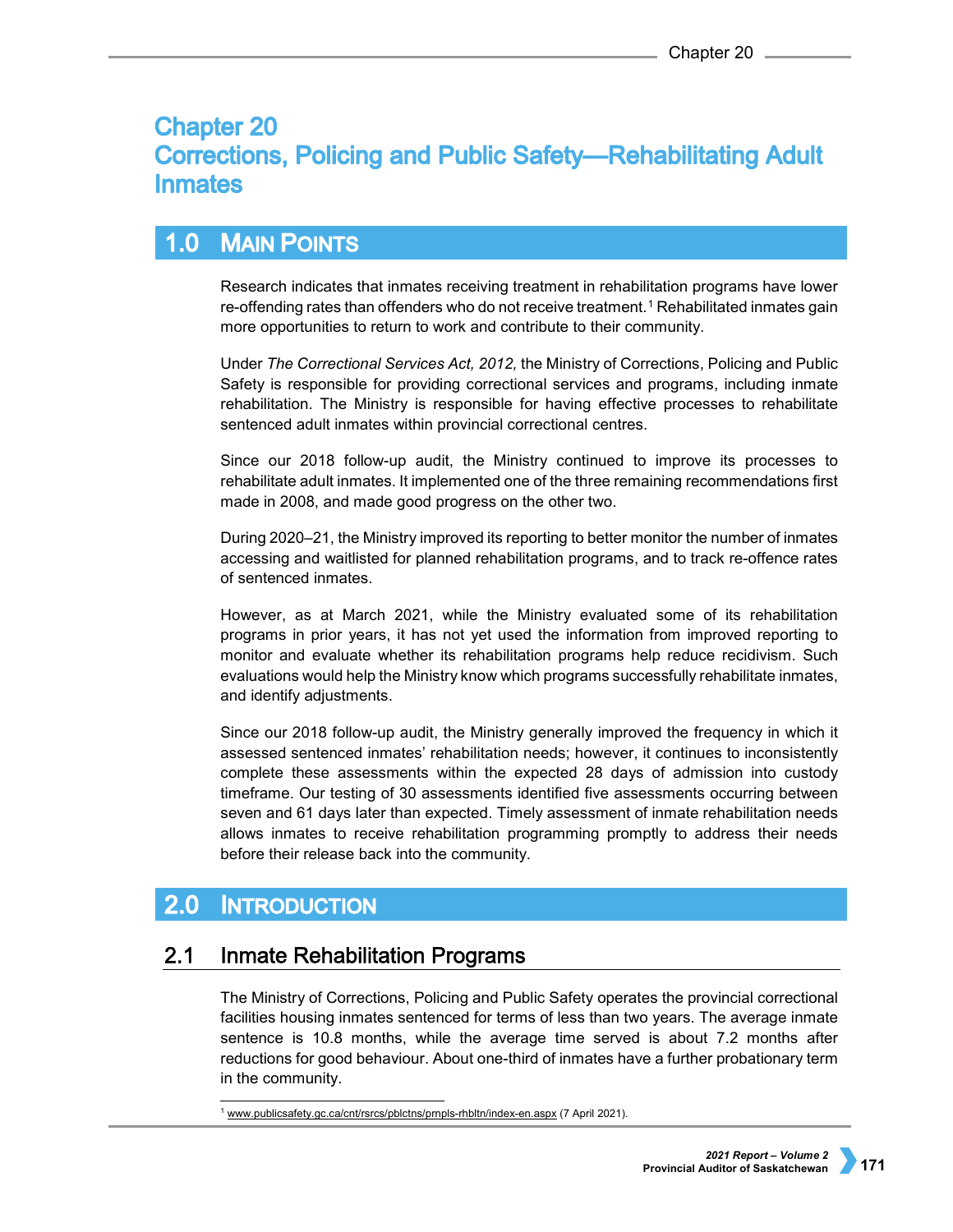As shown in **Figure 1**, approximately 13,000 inmates are admitted to custody in Saskatchewan's correctional facilities annually, which has remained steady over the last several years.

## **Figure 1—Total Custodial Admissions to Saskatchewan Correctional Facilities, 2014–15 to 2018–19**

| Total custodial<br>12.193<br>admissions <sup>A</sup> | 13.186 | 13.392 | 13.304 | 13.160 |
|------------------------------------------------------|--------|--------|--------|--------|

Source[: www150.statcan.gc.ca/t1/tbl1/en/tv.action?pid=3510001401](https://www150.statcan.gc.ca/t1/tbl1/en/tv.action?pid=3510001401) (10 March 2021). The figure above includes the most current statistics available from Statistics Canada as of March 2021.

<sup>A</sup> Total custodial admissions are totals of sentenced (including intermittent sentences), remand and other custodial status admissions.

As shown in **Figure 2**, the average daily number of sentenced inmates in Saskatchewan's correctional facilities was 940 during 2018–19.

# **Figure 2— Overall Sentenced Inmates and Annual Average Daily Counts in Saskatchewan Correctional Facilities, 2014–15 to 2018–19**

|                                            | $2014 - 15$ | $2015 - 16$ | 2016-17 | $2017 - 18$ | $2018 - 19$ |
|--------------------------------------------|-------------|-------------|---------|-------------|-------------|
| Annual average<br>daily count <sup>A</sup> | 1,702       | 1.812       | 1.900   | 1.884       | 1.923       |
| Sentenced                                  | 1,038       | 1.043       | 1.015   | 966         | 940         |

Source[: www150.statcan.gc.ca/t1/tbl1/en/tv.action?pid=3510015401](https://www150.statcan.gc.ca/t1/tbl1/en/tv.action?pid=3510015401) (27 April 2021). The figure above includes the most current statistics available from Statistics Canada as of April 2021.

<sup>A</sup> The annual average daily count is the yearly average total of persons held in custody under sentence, remand or who are otherwise legally required to be in custody at the time of the counts.

The Ministry, through its Custody, Supervision and Rehabilitation Services Division, designs and provides programs aimed at reducing re-offending and improving offenders' ability to reintegrate into their communities.[2](#page-1-0) Types of programs provided include addictions, education, employment/work, and cognitive behavioural programs. In addition to assessed rehabilitation needs of inmates, programs vary by location and resources available.

To reduce recidivism risk and enhance public safety, the Ministry must address the needs of sentenced inmates. Effective rehabilitation programming helps meet inmate needs and better prepare them for re-integration into the community.

#### $2.2<sub>2</sub>$ **Focus of Follow-Up Audit**

This chapter describes our fifth follow-up audit of the Ministry of Corrections, Policing and Public Safety's actions on the recommendations we made in 2008 about its processes to rehabilitate adult inmates. In our *2008 Report – Volume 1*, Chapter 2, we identified areas where the Ministry could improve its processes to rehabilitate adult inmates in provincial corrections centres. We made four recommendations.

As reported in our four subsequent follow-ups of the Ministry's actions on these recommendations, the Ministry implemented one of the four recommendations by

<span id="page-1-0"></span> <sup>2</sup> Ministry of Corrections and Policing, *Annual Report for 2019–20*, p. 5.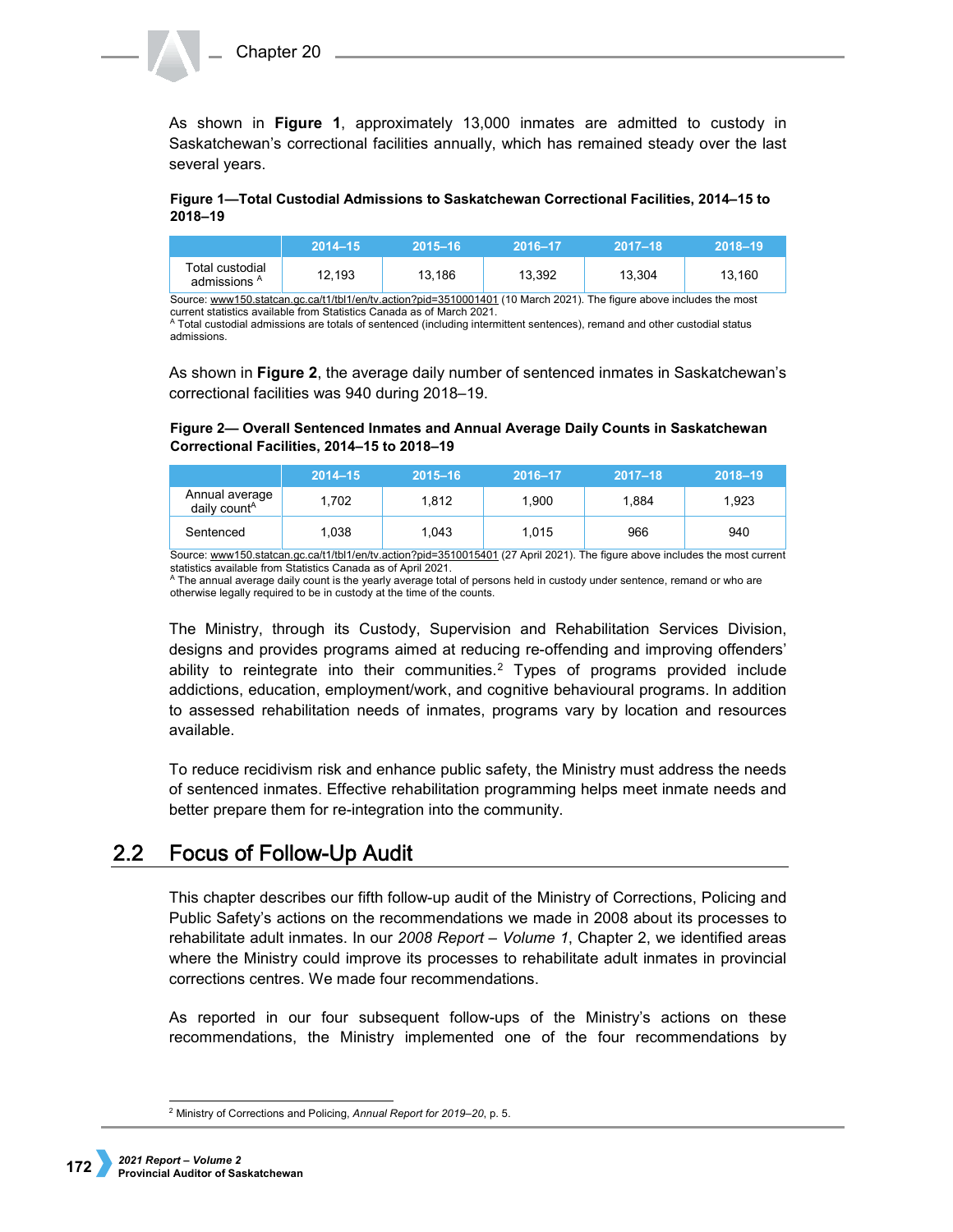March 31, 2010 (our first follow-up) and made some progress on the three other recommendations thereafter up to October 2018 (our fourth follow-up).[3](#page-2-0)

To conduct this audit engagement, we followed the standards for assurance engagements published in the *CPA Canada Handbook—Assurance* (CSAE 3001). To evaluate the Ministry's progress toward meeting our recommendations, we used the relevant criteria from the original audit. The Ministry's management agreed with the criteria in the original audit.

In this audit, we interviewed staff responsible for the rehabilitation of adult inmates. To test key aspects of the rehabilitation processes, we reviewed policies, tested a sample of inmate case files, performed analytics on inmate data, and reviewed monitoring and evaluation of rehabilitation programs.

#### **STATUS OF RECOMMENDATIONS**  $3.0<sub>1</sub>$

This section sets out each recommendation including the date on which the Standing Committee on Public Accounts agreed to the recommendation, the status of the recommendation at March 31, 2021, and the Ministry's actions up to that date.

## $3.1$ Better Monitoring of Rehabilitation Programs and Evaluation **Needed**

*We recommended the Ministry of Corrections, Policing and Public Safety monitor the proportion of inmates accessing planned rehabilitation programs before the inmates are released into the community and enhance access to rehabilitation if required.* (*2008 Report – Volume 1,* p. 28, Recommendation 5; Public Accounts Committee agreement, August 28, 2008)

**Status**—Intent of Recommendation Implemented

*We recommended the Ministry of Corrections, Policing and Public Safety monitor re-offending rates in relation to rehabilitation programs to better evaluate its rehabilitation of inmates.* (*2008 Report – Volume 1,* p. 28, Recommendation 6; Public Accounts Committee agreement, August 28, 2008)

**Status**—Partially Implemented

The Ministry of Corrections, Policing and Public Safety routinely uses information about the number of inmates accessing, or waitlisted for programs, in each correctional facility to identify potential program enhancements. In addition, the Ministry monitors inmate re-offence rates, but does not yet evaluate whether rehabilitation programs help reduce re-offence rates.

The Ministry maintains key information about inmates in its IT system—Criminal Justice Information Management System. During 2020–21, the Ministry completed additional

<span id="page-2-0"></span> <sup>3</sup> Past follow-up audit reports include: *2018 Report – Volume 2*, Chapter 30, pp. 221–224; *2015 Report – Volume 2*, Chapter 47, pp. 327–329; *2011 Report – Volume 2*, Chapter 4, pp. 93–97; *2010 Report – Volume 1*, Chapter 4, pp. 33–37.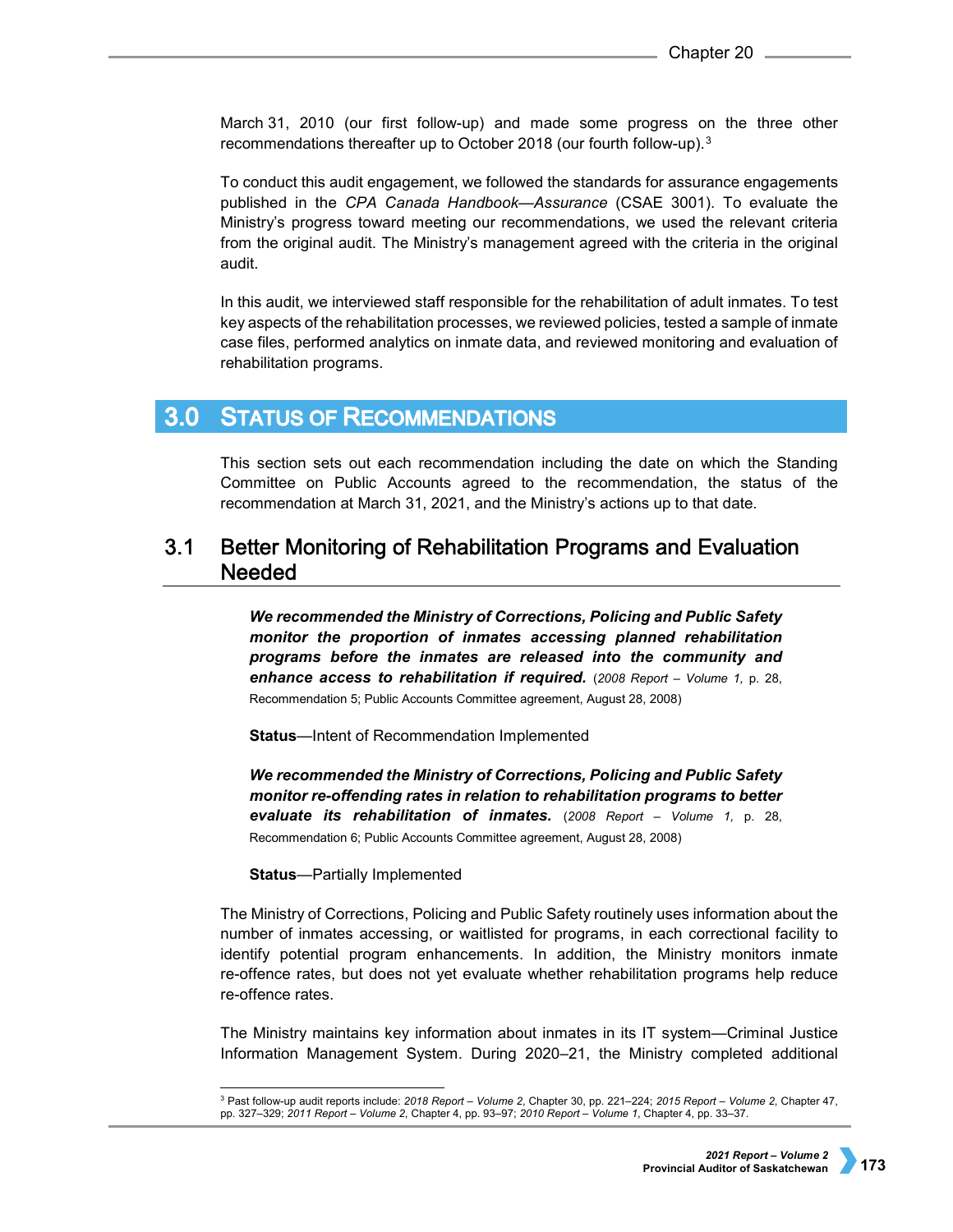report development to help staff monitor and track inmate rehabilitation program participation.

For example in the summer of 2020, the Ministry created an *Adult Custody Program List*  report that includes detailed inmate data (e.g., risk assessments), rehabilitation programming (current and past programs), and program status (e.g., already completed, participated in, waitlisted). It also created a monthly *Program Inventory and Participant Record* report. This report includes information to monitor inmate participation in programs on a monthly and annual basis.

Also, in fall 2020, the Ministry developed an *Adult Custody Program Evaluation* report and an *Adult Custody Recidivism* report. These reports include summary information about inmate recidivism (re-offending rates by year) and inmate risk levels of re-offending (high, medium or low).

Our testing found the information in the *Adult Custody Program List* and *Program Inventory and Participant Record* reports complete and accurate (that is, agreed to information in Criminal Justice Information Management System). Our review of two 2020–21 reports found they included sufficient information (e.g., waitlist data [by program type and facility], program staffing, and COVID-19 related implications) to enable the Ministry to determine where sentenced inmates need more programming access. That is, help it determine where demand for specific programming exceeds available programming.

We noted the Ministry monitors waitlists and program staffing on adult correctional facilities —rehabilitation programs approximately every quarter, and gives senior management written reports about the results. We also noted the Ministry's fall 2020 rehabilitation program report included statistics on inmate re-offence rates and inter-jurisdictional comparisons for some of its adult rehabilitation programs (e.g., cognitive behavioural programs).

In addition, we found the following: the Ministry used information in the *Adult Custody Program List* and *Program Inventory and Participant Record* reports to identify needed enhancements to program access. For example, it identified large wait lists and demand for its *Addictions—Dedicated Substance Abuse Treatment Unit* program and, during 2020–21, expanded access to this program to the Pine Grove Correctional Centre. Previously, the Ministry only offered this program to the Regina Correctional Centre. The Ministry indicated it plans to expand access to include the Prince Albert and Saskatoon Correctional Centres in 2021–22.

While the Ministry evaluated some of its rehabilitation programs in prior years, as at March 2021, it has not yet used the information from its improved reporting to monitor and evaluate whether its rehabilitation programs help reduce recidivism. The Ministry hired a new position during fall 2020 responsible for program evaluation and program audits. The Ministry plans to annually assess and prioritize its rehabilitation programs for evaluation to determine whether the programs reduce inmate re-offence rates.

Without evaluating correctional centre rehabilitation program success in reducing inmate re-offences, the risk of rehabilitation programs not meeting inmates' needs increases, and reduces inmates' successful re-entry into society.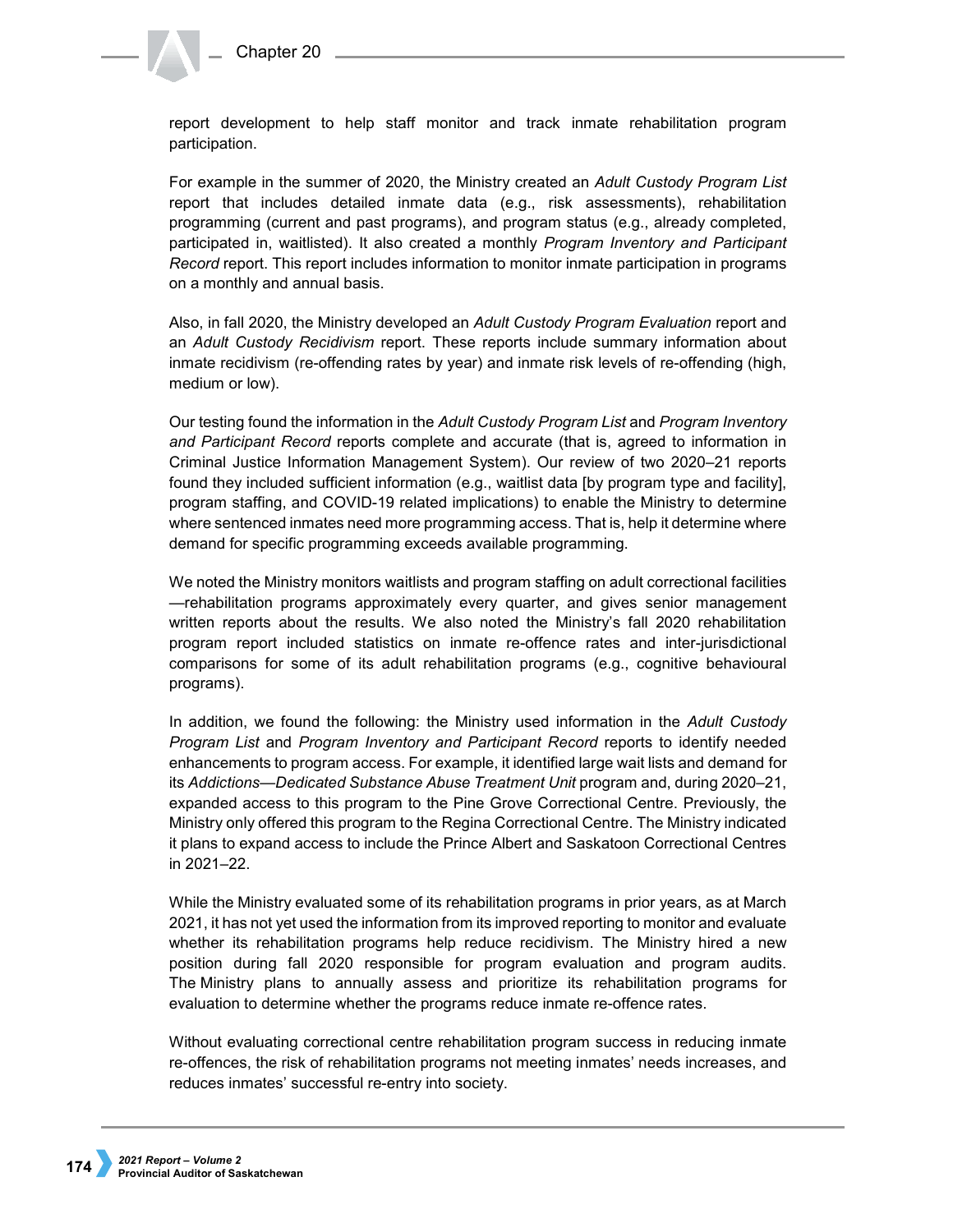#### $3.2$ **Completion of Inmate Assessments Improving**

*We recommended the Ministry of Corrections, Policing and Public Safety consistently comply with its policies to assess inmates' needs (primary and secondary) and plan relevant programs.* (*2008 Report* – *Volume 1,* p. 28, Recommendation 3; Public Accounts Committee agreement August 28, 2008)

# **Status**—Partially Implemented

While the Ministry of Corrections, Policing and Public Safety consistently assesses individual inmate needs and uses assessment results to identify relevant rehabilitation programming, it sometimes encountered delays in completing its sentenced inmates' needs assessments within 28 days of admission into custody.

The Ministry's case management policy requires correctional staff to complete an assessment of a sentenced inmate's risks and needs within 28 days of their admission to a secure custody facility. It makes case managers within each correctional facility responsible for the completion of these assessments.

During 2020–21, the Ministry gave correctional staff the ability to generate reports to monitor dates staff completed inmate needs assessments and offender programming status. Also, several times during 2019–20 and 2020–21 at each correctional centre, the Ministry provided correctional staff (e.g., case managers and supervisors) with case management training.[4](#page-4-0) This training supports the completion of quality and timely inmates' needs assessments. The Ministry was unable to provide updated training in 2020–21 in all correctional centres, due to restrictions resulting from the COVID-19 pandemic.

Our testing of 30 inmate case files found correctional staff completed inmate assessments and planned for rehabilitation programs consistent with those assessments. These results were consistent with our analysis of the *Adult Custody Program List*. We found almost all of the 700 sentenced inmates listed completed, were participating in, or were waitlisted for rehabilitation programming at March 2021. The Ministry had reasonable explanations as to why a few sentenced inmates (i.e., five of 700) were not participating in rehabilitation programming.

However, for five of 30 inmate case files we tested, correctional staff did not complete inmate assessments within the policy expectation of 28 days of an inmate's admission into custody. For these five inmates, correctional staff completed assessments between seven and 61 days later than the policy expected. The expected length of stay for these five inmates was between 222 to 726 days. Our current testing results show correctional staff more often completed assessments within expected timeframes than in 2018. Our 2018 follow-up audit found for nine of 30 inmates' case files tested, correctional staff completed assessments later than the policy expected.

Management told us, in some cases, the COVID-19 pandemic impacted the Ministry's ability to complete timely inmate assessments. For example, during the pandemic, the Ministry moved inmates into different units within the correctional centre because of a lack of availability of beds for sentenced inmates. This delayed assigning case managers.

<span id="page-4-0"></span> <sup>4</sup> Supervisors are responsible for reviewing case plans completed by case managers within their unit.